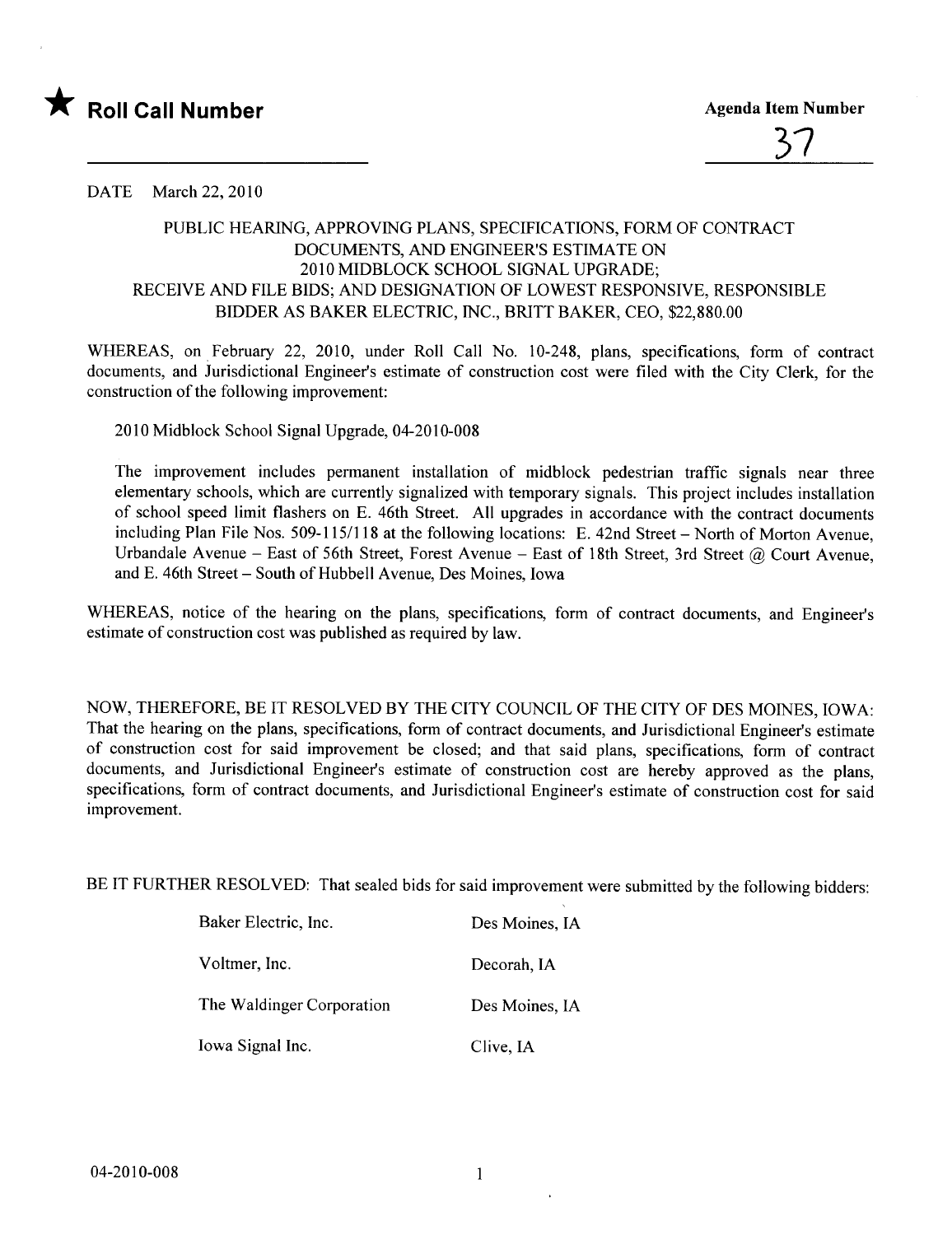

<u>51</u>

DATE March 22, 2010

which were received and opened at a public meeting presided over by the Jurisdictional Engineer in the City Council Chambers, 2nd Floor, City Hall, 400 Robert D. Ray Drive, Des Moines, Iowa at 11:00 a.m. on March 9, 2010. Said bids and the attached tabulation of bids for said improvement be and are hereby received and fied.

BE IT FURTHER RESOLVED: That the Jurisdictional Engineer has determined that the lowest responsive, responsible bid for the construction of said improvement was submitted by Baker Electric, Inc., Britt Baker, CEO, 111 Jackson Avenue, Des Moines, IA, 50315 in the amount of \$22,880.00, and said bid be and the same is hereby accepted.

BE IT FURTHER RESOLVED: That the bid security of the unsuccessful bidders be and is hereby authorized and directed to be returned.

BE IT FURTHER RESOLVED: That the Jurisdictional Engineer is hereby directed to secure execution by the lowest responsible, responsive Bidder and its surety of the contract documents in the form heretofore approved by this Council; that the Jurisdictional Engineer is directed to thereafter present said contract documents to this Council for approval and authorization to the Mayor to sign; and that no contract shall be deemed to exist between the City of Des Moines and said Bidder until said contract has been executed by the Bidder, and shall have been approved by this Council and executed by the Mayor and attested to by the City Clerk.

(City Council Communication Number  $/0$ - $/63$  attached.)

Moved by to adopt.

FORM APPROVED:

Kathleen Vanderpool Deputy City Attorney

**FUNDS AVAILABLE** 

al Clubbel

Allen McKinley Des Moines Finance Director

.\$BFunding Source: 2009-2010 CIP, Page Traffc Control-5, City-wide Signals, Channelization, and School Crossing Protection Program, TFC091, G. O. Bonds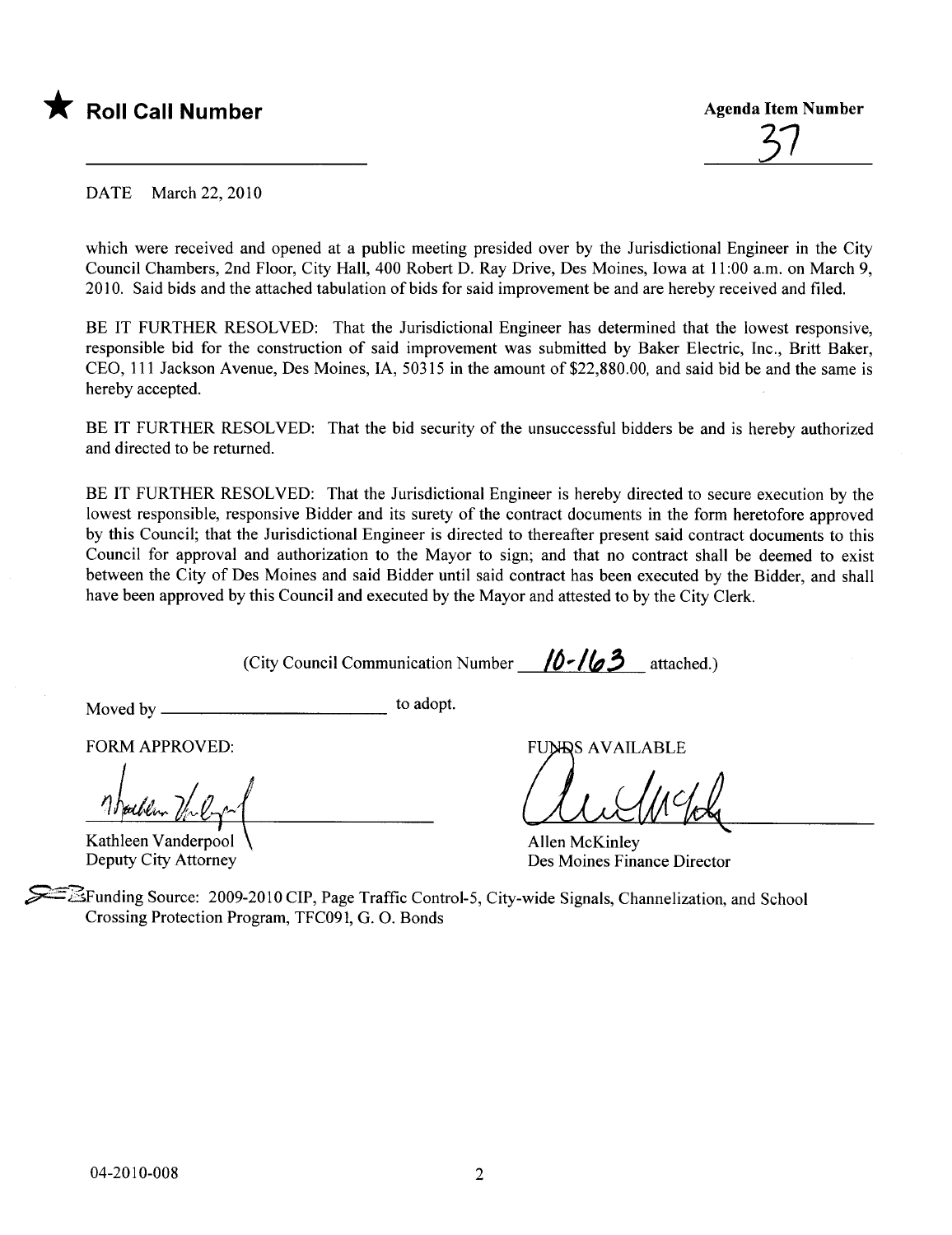



DATE March 22, 2010

| <b>COUNCIL ACTION</b> | <b>YEAS</b> | <b>NAYS</b> | <b>PASS</b> | <b>ABSENT</b>   |
|-----------------------|-------------|-------------|-------------|-----------------|
| <b>COWNIE</b>         |             |             |             |                 |
| <b>COLEMAN</b>        |             |             |             |                 |
| <b>GRIESS</b>         |             |             |             |                 |
| <b>HENSLEY</b>        |             |             |             |                 |
| <b>MAHAFFEY</b>       |             |             |             |                 |
| <b>MEYER</b>          |             |             |             |                 |
| <b>MOORE</b>          |             |             |             |                 |
| <b>TOTAL</b>          |             |             |             |                 |
| <b>MOTION CARRIED</b> |             |             |             | <b>APPROVED</b> |
|                       |             |             |             |                 |
|                       |             |             |             | Mayor           |

I, Diane Rauh, City Clerk of said City Council, hereby certify that at a meeting of the City Council, held on the above date, among other proceedings the above was adopted.

IN WITNESS WHEREOF, I have hereunto set my hand and affixed my seal the day and year first above written.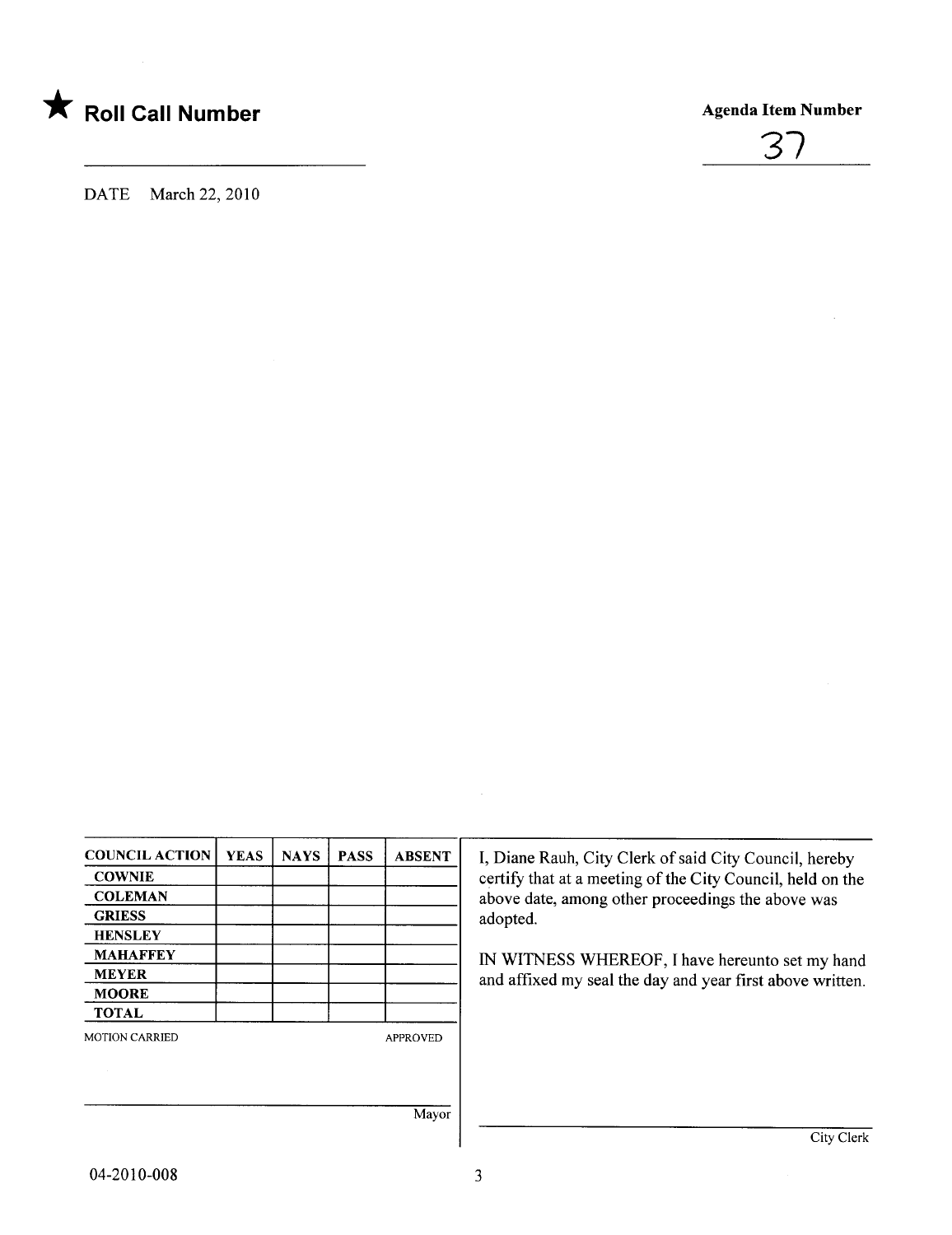$3^{\prime}$ 



E. 46TH ST. SOUTH OF HUBBELL AVE.



E. 42ND ST. NORTH OF MORTON AVE.



URBANDALE AVE. EAST OF 56TH ST.







FOREST AVE. EAST OF 18TH ST.



2010 MIDBLOCK SCHOOL SIGNAL UPGARDE ACTIVITY I.D. 04-2010-008